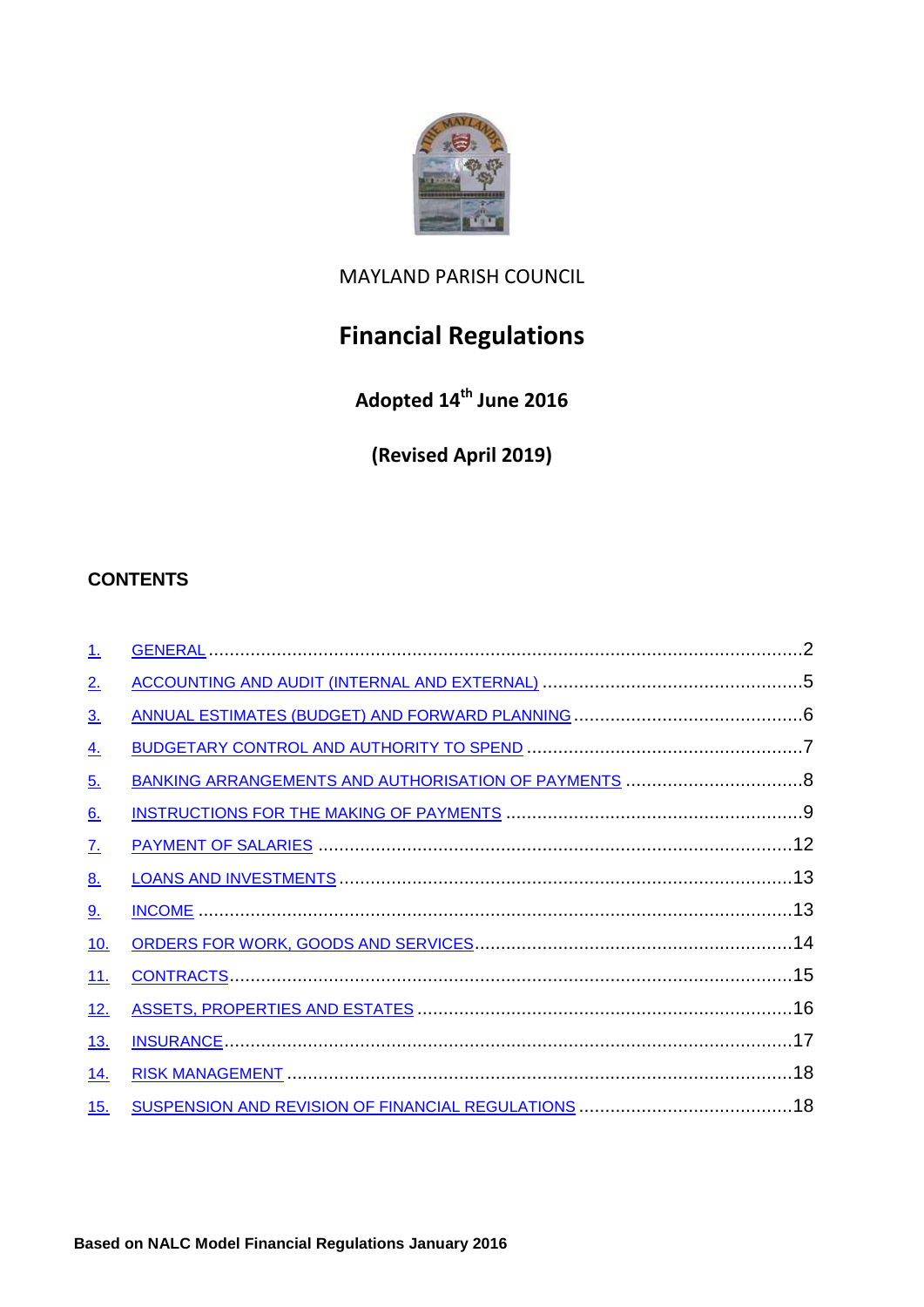#### <span id="page-1-0"></span>**1. GENERAL**

- 1.1. These financial regulations govern the conduct of financial management by the council and may only be amended or varied by resolution of the council. Financial regulations are one of the council's three governing policy documents providing procedural guidance for members and officers. Financial regulations must be observed in conjunction with the council's standing orders<sup>1</sup> and any individual financial regulations relating to contracts.
- 1.2. The council is responsible in law for ensuring that its financial management is adequate and effective and that the council has a sound system of internal control which facilitates the effective exercise of the council's functions, including arrangements for the management of risk.
- 1.3. The council's accounting control systems must include measures:
	- for the timely production of accounts;
	- that provide for the safe and efficient safeguarding of public money;
	- to prevent and detect inaccuracy and fraud; and
	- identifying the duties of officers.
- 1.4. These financial regulations demonstrate how the council meets these responsibilities and requirements.
- 1.5. At least once a year, prior to approving the Annual Governance Statement, the council must review the effectiveness of its system of internal control which shall be in accordance with proper practices.
- 1.6. Deliberate or wilful breach of these Regulations by an employee may give rise to disciplinary proceedings.
- 1.7. Members of Council are expected to follow the instructions within these Regulations and not to entice employees to breach them. Failure to follow instructions within these Regulations brings the office of councillor into disrepute.
- 1.8. The Responsible Financial Officer (RFO) holds a statutory office to be appointed by the council. The Clerk has been appointed as RFO for this council and these regulations will apply accordingly.
- 1.9. The RFO;

1

- acts under the policy direction of the council;
- administers the council's financial affairs in accordance with all Acts, Regulations and proper practices;

<sup>1</sup> Model standing orders for councils are available in Local Councils Explained © 2013 National Association of Local Councils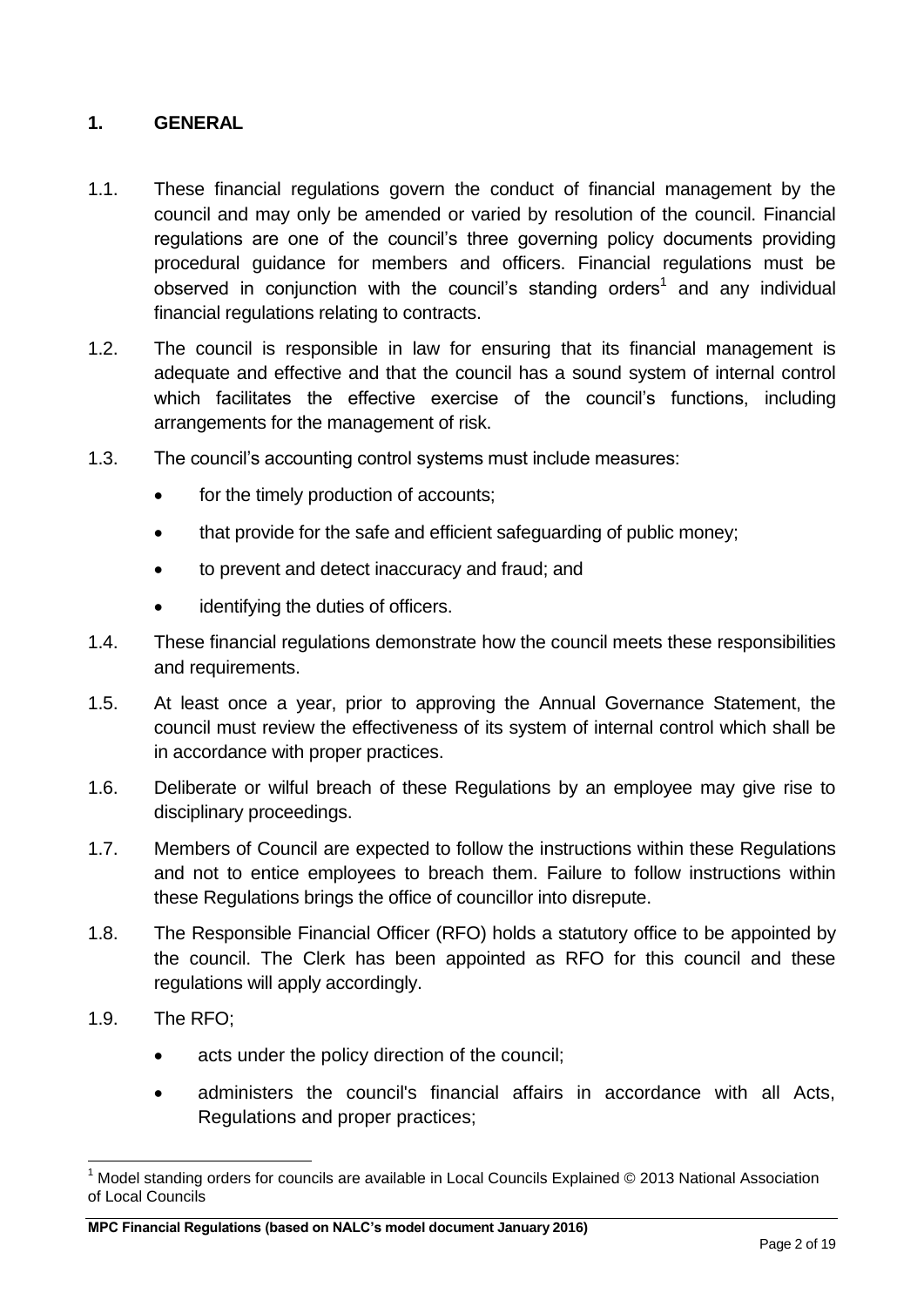- determines on behalf of the council its accounting records and accounting control systems;
- ensures the accounting control systems are observed;
- maintains the accounting records of the council up to date in accordance with proper practices;
- assists the council to secure economy, efficiency and effectiveness in the use of its resources; and
- produces financial management information as required by the council.
- 1.10. The accounting records determined by the RFO shall be sufficient to show and explain the council's transactions and to enable the RFO to ensure that any income and expenditure account and statement of balances, or record of receipts and payments and additional information, as the case may be, or management information prepared for the council from time to time comply with the Accounts and Audit Regulations.
- 1.11. The accounting records determined by the RFO shall in particular contain:
	- entries from day to day of all sums of money received and expended by the council and the matters to which the income and expenditure or receipts and payments account relate;
	- a record of the assets and liabilities of the council; and
	- wherever relevant, a record of the council's income and expenditure in relation to claims made, or to be made, for any contribution, grant or subsidy.
- 1.12. The accounting control systems determined by the RFO shall include:
	- procedures to ensure that the financial transactions of the council are recorded as soon as reasonably practicable and as accurately and reasonably as possible;
	- procedures to enable the prevention and detection of inaccuracies and fraud and the ability to reconstruct any lost records;
	- identification of the duties of officers dealing with financial transactions and division of responsibilities of those officers in relation to significant transactions;
	- procedures to ensure that uncollectable amounts, including any bad debts are not submitted to the council for approval to be written off except with the approval of the RFO and that the approvals are shown in the accounting records; and
	- measures to ensure that risk is properly managed.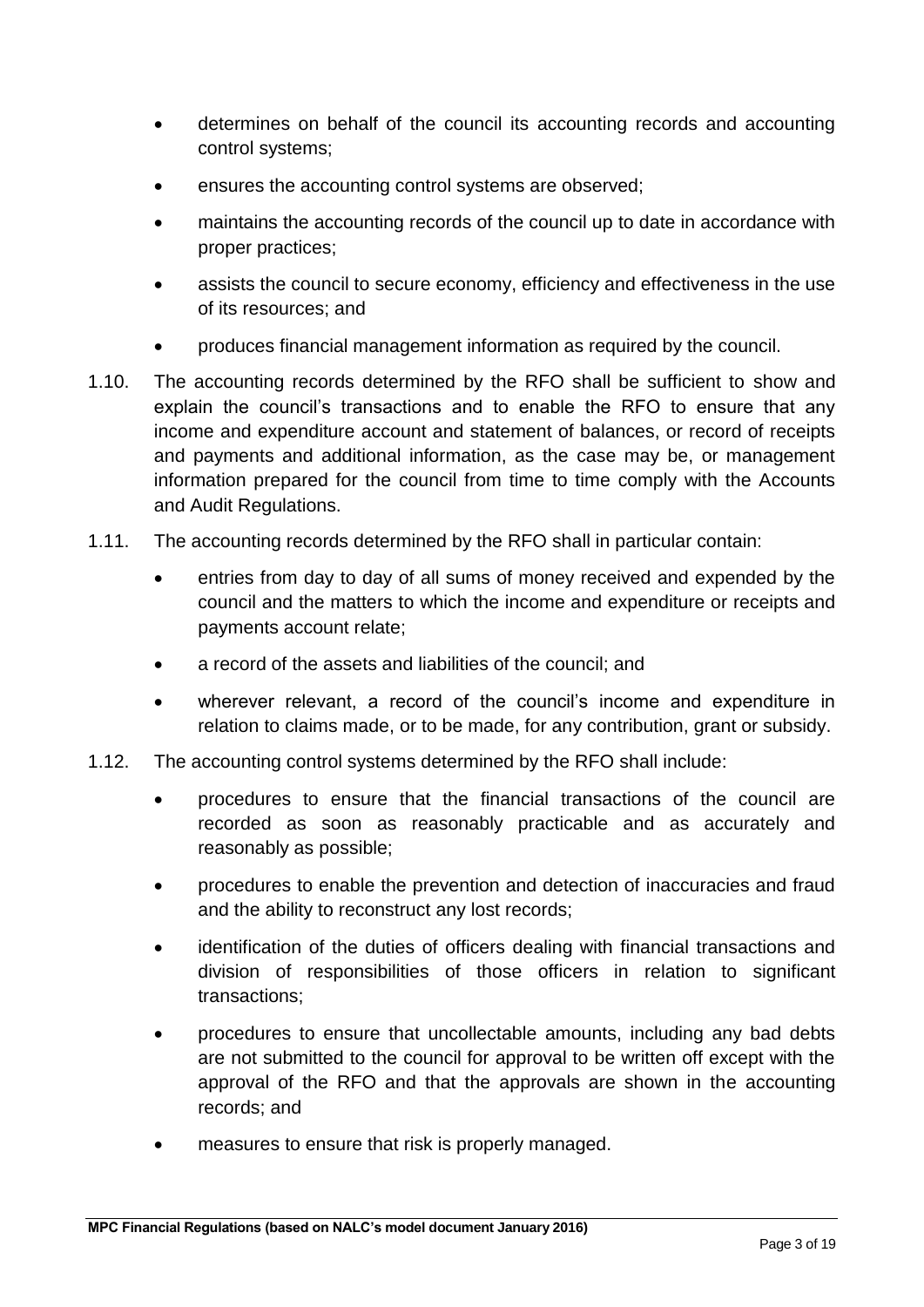- 1.13. The council is not empowered by these Regulations or otherwise to delegate certain specified decisions. In particular any decision regarding:
	- setting the final budget or the precept (council tax requirement);
	- approving accounting statements;
	- approving an annual governance statement;
	- borrowing;
	- writing off bad debts;
	- declaring eligibility for the General Power of Competence; and
	- addressing recommendations in any report from the internal or external auditors,

shall be a matter for the full council only.

- 1.14. In addition the council must:
	- determine and keep under regular review the bank mandate for all council bank accounts;
	- approve any grant or a single commitment in excess of £5,000; and
	- in respect of the annual salary for any employee have regard to recommendations about annual salaries of employees made by the relevant committee in accordance with its terms of reference.
- 1.15. In these financial regulations, references to the Accounts and Audit Regulations or 'the regulations' shall mean the regulations issued under the provisions of section 27 of the Audit Commission Act 1998, or any superseding legislation, and then in force unless otherwise specified.

<span id="page-3-0"></span>In these financial regulations the term 'proper practice' or 'proper practices' shall refer to guidance issued in *Governance and Accountability for Local Councils - a Practitioners' Guide (England)* issued by the Joint Practitioners Advisory Group (JPAG), available from the websites of NALC and the Society for Local Council Clerks (SLCC).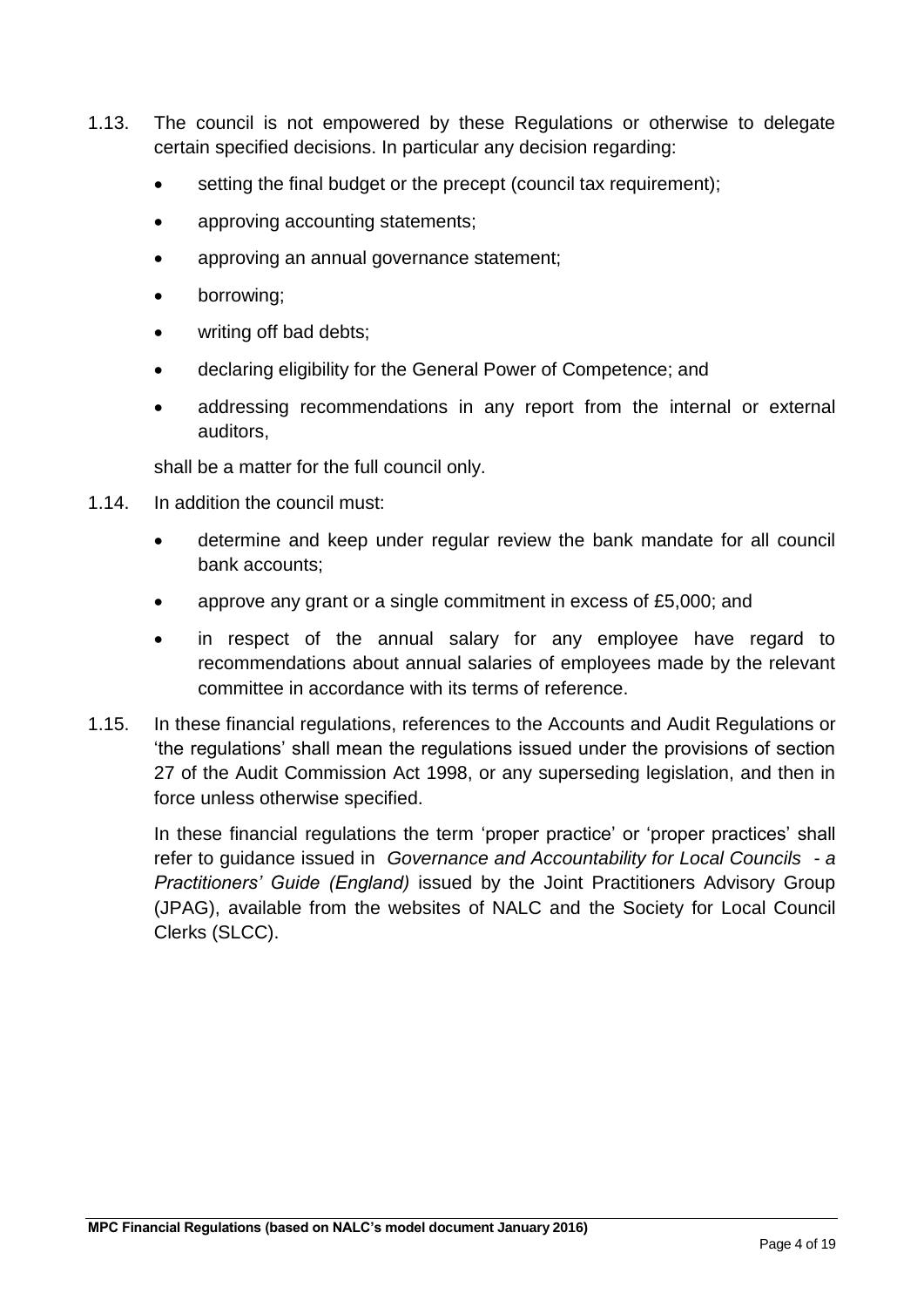# **2. ACCOUNTING AND AUDIT (INTERNAL AND EXTERNAL)**

- 2.1. All accounting procedures and financial records of the council shall be determined by the RFO in accordance with the Accounts and Audit Regulations, appropriate guidance and proper practices.
- 2.2. On a regular basis, at least once in each quarter, and at each financial year end, a member other than the Chairman [or a cheque signatory] shall be appointed to verify bank reconciliations (for all accounts) produced by the RFO. The member shall sign the reconciliations and the original bank statements (or similar document) as evidence of verification. This activity shall on conclusion be reported, including any exceptions, to and noted by the council.
- 2.3. The RFO shall complete the annual statement of accounts, annual report, and any related documents of the council contained in the Annual Return (as specified in proper practices) as soon as practicable after the end of the financial year and having certified the accounts shall submit them and report thereon to the council within the timescales set by the Accounts and Audit Regulations.
- 2.4. The council shall ensure that there is an adequate and effective system of internal audit of its accounting records, and of its system of internal control in accordance with proper practices. Any officer or member of the council shall make available such documents and records as appear to the council to be necessary for the purpose of the audit and shall, as directed by the council, supply the RFO, internal auditor, or external auditor with such information and explanation as the council considers necessary for that purpose.
- 2.5. The internal auditor shall be appointed by and shall carry out the work in relation to internal controls required by the council in accordance with proper practices.
- 2.6. The internal auditor shall:
	- be competent and independent of the financial operations of the council;
	- report to council in writing, or in person, on a regular basis with a minimum of one annual written report during each financial year;
	- to demonstrate competence, objectivity and independence, be free from any actual or perceived conflicts of interest, including those arising from family relationships; and
	- have no involvement in the financial decision making, management or control of the council.
- 2.7. Internal or external auditors may not under any circumstances:
	- perform any operational duties for the council;
	- initiate or approve accounting transactions; or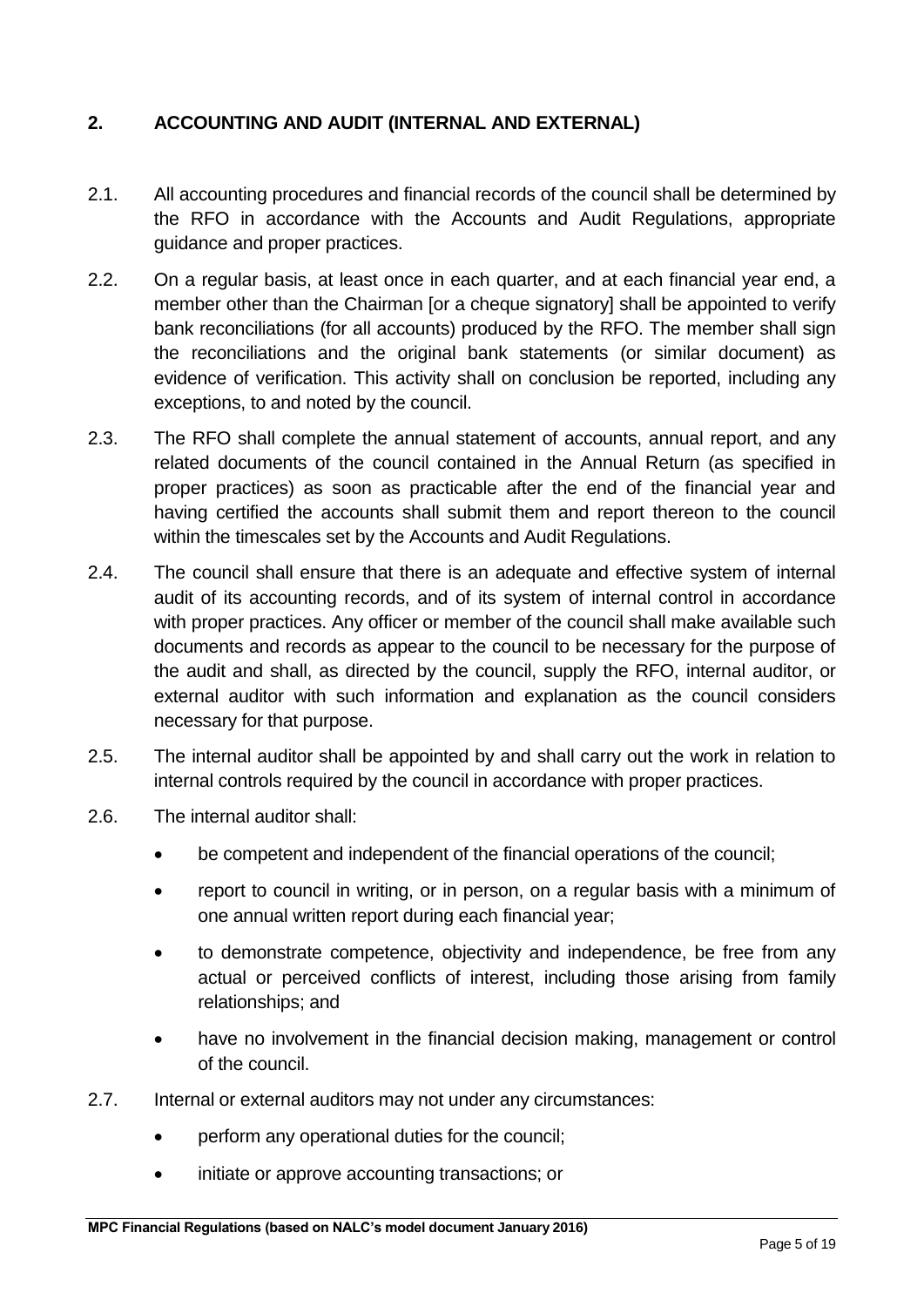- direct the activities of any council employee, except to the extent that such employees have been appropriately assigned to assist the internal auditor.
- 2.8. For the avoidance of doubt, in relation to internal audit the terms 'independent' and 'independence' shall have the same meaning as is described in proper practices.
- 2.9. The RFO shall make arrangements for the exercise of electors' rights in relation to the accounts including the opportunity to inspect the accounts, books, and vouchers and display or publish any notices and statements of account required by Audit Commission Act 1998, or any superseding legislation, and the Accounts and Audit Regulations.
- 2.10. The RFO shall, without undue delay, bring to the attention of all councillors any correspondence or report from internal or external auditors.

# <span id="page-5-0"></span>**3. ANNUAL ESTIMATES (BUDGET) AND FORWARD PLANNING**

- 3.1. The RFO must each year, by no later than November, prepare detailed estimates of all receipts and payments including the use of reserves and all sources of funding for the following financial year in the form of a budget to be considered by the [relevant committee and the] council.
- 3.2. The council shall consider annual budget proposals in relation to the council's three year forecast of revenue and capital receipts and payments including recommendations for the use of reserves and sources of funding and update the forecast accordingly.
- 3.3. The council shall fix the precept (council tax requirement), and relevant basic amount of council tax to be levied for the ensuing financial year not later than by the end of January each year. The RFO shall issue the precept to the billing authority and shall supply each member with a copy of the approved annual budget.
- <span id="page-5-1"></span>3.4. The approved annual budget shall form the basis of financial control for the ensuing year.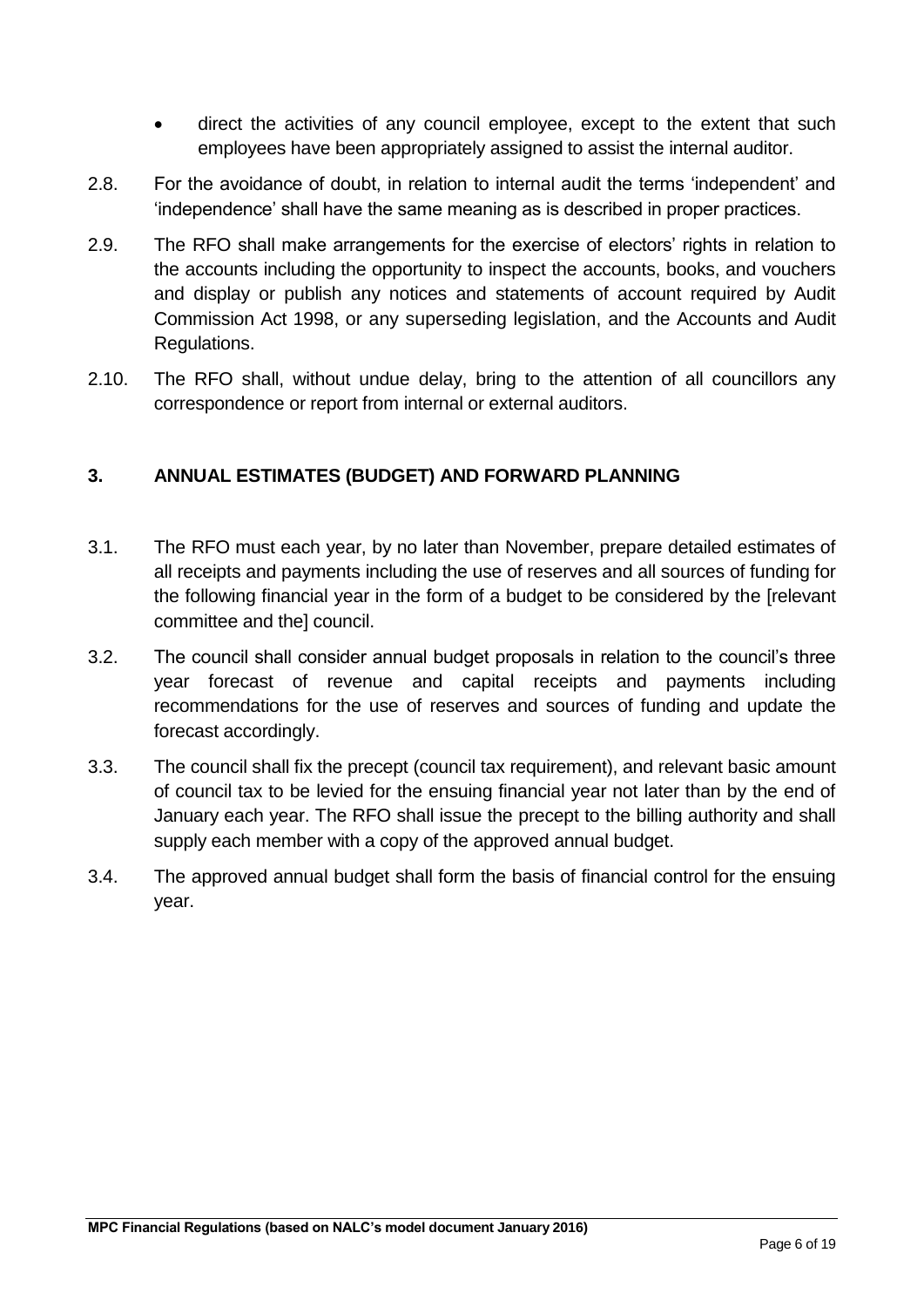# **4. BUDGETARY CONTROL AND AUTHORITY TO SPEND**

- 4.1. Expenditure on revenue items may be authorised up to the amounts included for that class of expenditure in the approved budget. This authority is to be determined by:
	- the council for all items over £20,000;
	- the Clerk, is permitted up to £300 for purchases of paint, stationery, toiletries etc and minor maintenance services.

Such authority is to be evidenced by a minute or by an authorisation slip duly signed by the Clerk, and where necessary also by the appropriate Chairman.

Contracts may not be disaggregated to avoid controls imposed by these regulations.

- 4.2. No expenditure may be authorised that will exceed the amount provided in the revenue budget for that class of expenditure other than by resolution of the council, or duly delegated committee. During the budget year and with the approval of council having considered fully the implications for public services, unspent and available amounts may be moved to other budget headings or to an earmarked reserve as appropriate ('virement').
- 4.3. Unspent provisions in the revenue or capital budgets for completed projects shall not be carried forward to a subsequent year.
- 4.4. The salary budgets are to be reviewed at least annually in October for the following financial year and such review shall be evidenced by a hard copy schedule signed by the Clerk/RFO and the Chairman of Council or relevant committee. The Clerk/RFO will inform committees of any changes impacting on their budget requirement for the coming year in good time.
- 4.5. In cases of extreme risk to the delivery of council services, the clerk may authorise revenue expenditure on behalf of the council which in the clerk's judgement it is necessary to carry out. Such expenditure includes repair, replacement or other work, whether or not there is any budgetary provision for the expenditure, subject to a limit of £2,000. The Clerk shall report such action to the chairman as soon as possible and to the council as soon as practicable thereafter. OR

In cases of extreme risk to the delivery of council services, the Clerk may authorise revenue expenditure on behalf of the council which in the Clerk's judgement it is necessary to carry out. Such expenditure includes repair, replacement or other work, whether or not there is any budgetary provision for the expenditure, subject to a limit of £2,000. The Clerk shall report such action to the chairman as soon as possible and to the council as soon as practicable thereafter. The Clerk should attempt to contact each Councillor by e-mail or telephone to determine their view as to the urgency of the situation and the best way to deal with it. If, however, no response is obtained within 30 minutes, the Clerk should initiate whatever action is felt best to resolve the immediate problem.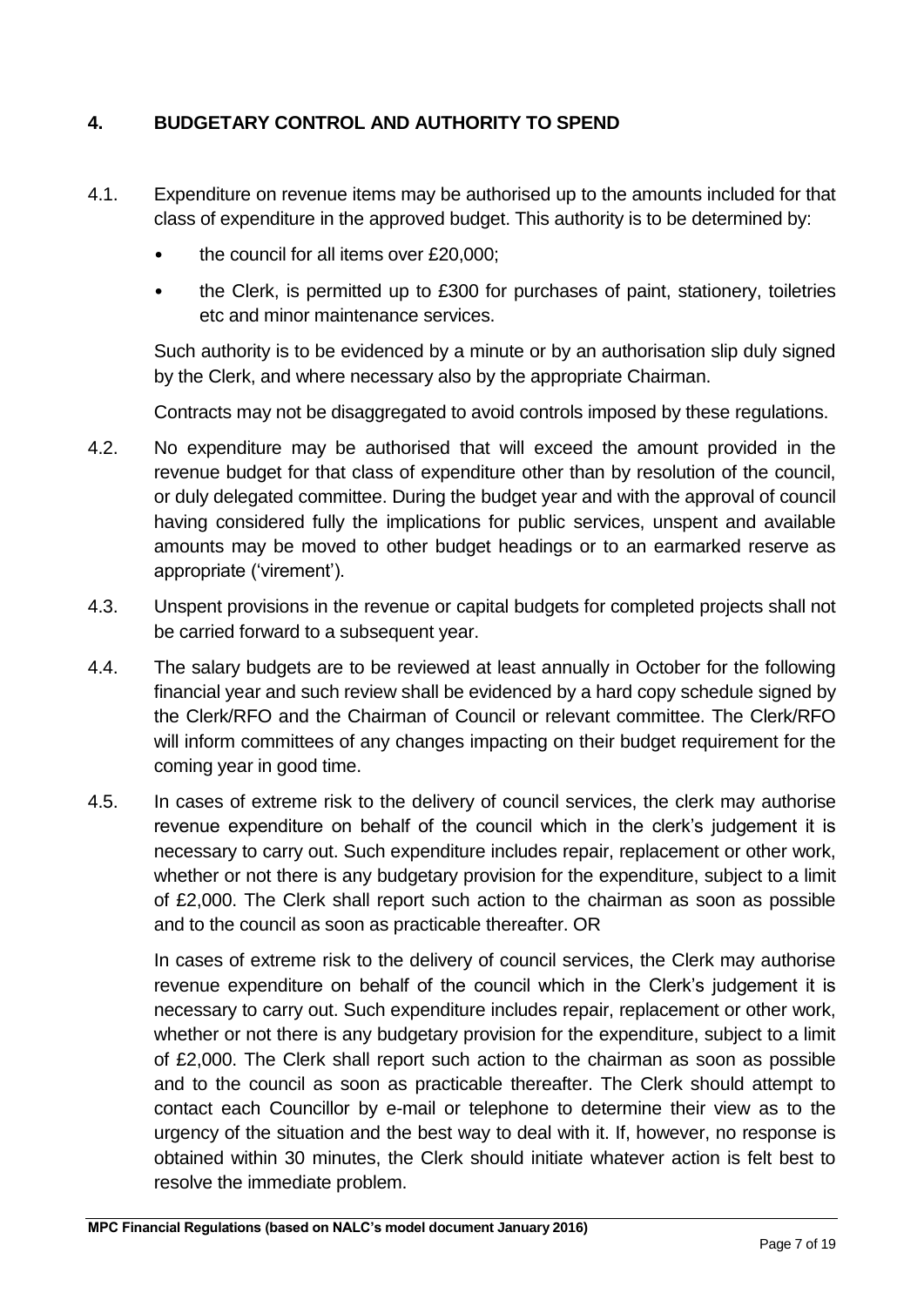- 4.6. No expenditure shall be authorised in relation to any capital project and no contract entered into or tender accepted involving capital expenditure unless the council is satisfied that the necessary funds are available and the requisite borrowing approval has been obtained.
- 4.7. All capital works shall be administered in accordance with the council's standing orders and financial regulations relating to contracts.
- 4.8. The RFO shall regularly provide the council with a statement of receipts and payments to date under each head of the budgets, comparing actual expenditure to the appropriate date against that planned as shown in the budget. These statements are to be prepared at least at the end of each financial quarter and shall show explanations of material variances. For this purpose "material" shall be in excess of £100 or 15% of the budget.
- 4.9. Changes in earmarked reserves shall be approved by council as part of the budgetary control process.

# <span id="page-7-0"></span>**5. BANKING ARRANGEMENTS AND AUTHORISATION OF PAYMENTS**

- 5.1. The council's banking arrangements, including the bank mandate, shall be made by the RFO and approved by the council; banking arrangements may not be delegated to a committee. They shall be regularly reviewed for safety and efficiency. The council shall seek credit references in respect of members or employees who act as signatories.
- 5.2. The RFO shall prepare a schedule of payments requiring authorisation, forming part of the Agenda for the Meeting and, together with the relevant invoices, present the schedule to council. The council shall review the schedule for compliance and, having satisfied itself shall authorise payment by a resolution of the council . The approved schedule shall be ruled off and initialled by the Chairman of the Meeting. A detailed list of all payments shall be disclosed within or as an attachment to the minutes of the meeting at which payment was authorised. Personal payments (including salaries, wages, expenses and any payment made in relation to the termination of a contract of employment) may be summarised to remove public access to any personal information.
- 5.3. All invoices for payment shall be examined, verified and certified by the RFO to confirm that the work, goods or services to which each invoice relates has been received, carried out, examined and represents expenditure previously approved by the council.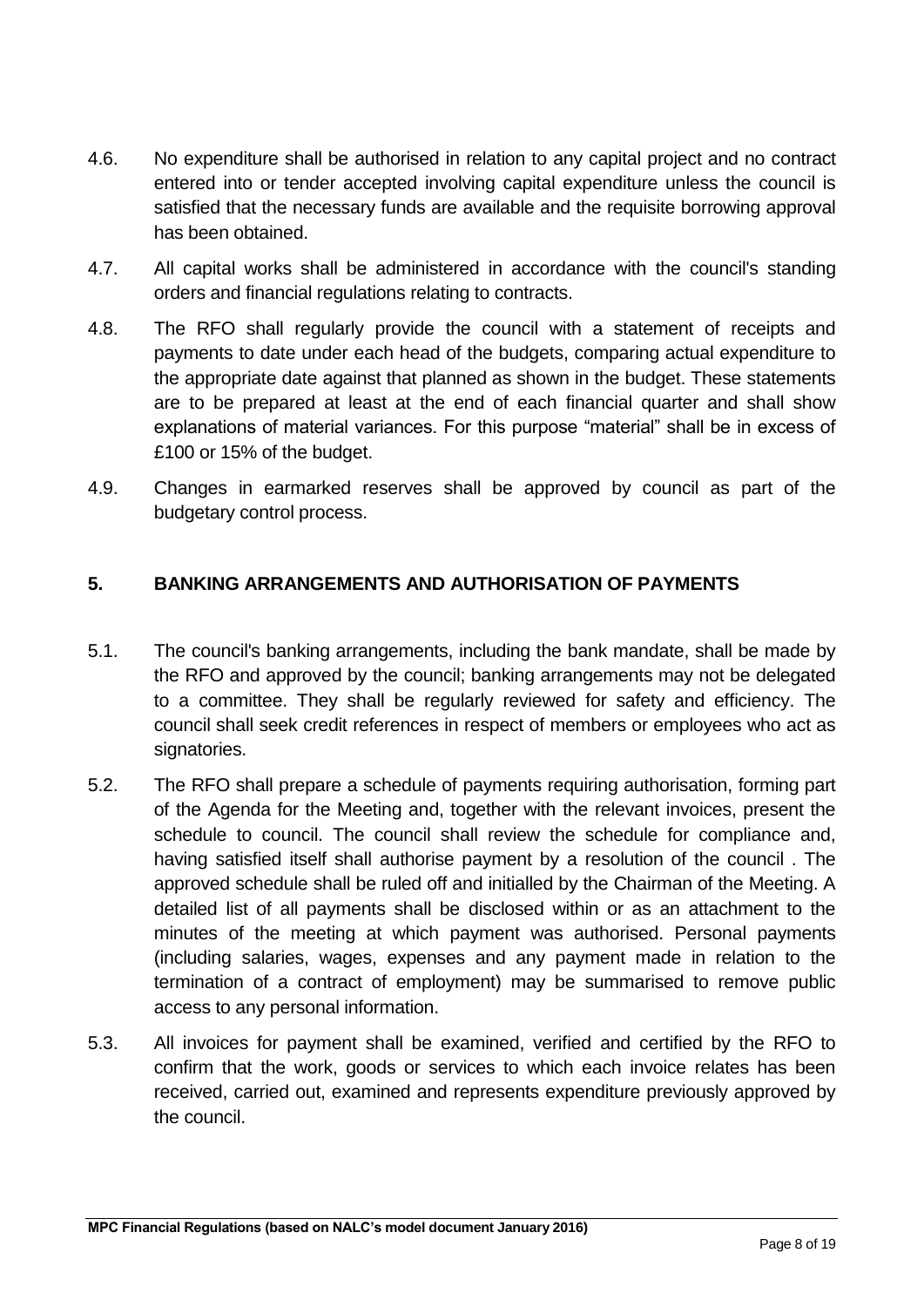- 5.4. The RFO shall examine invoices for arithmetical accuracy and analyse them to the appropriate expenditure heading. The RFO shall take all steps to pay all invoices submitted, and which are in order, at the next available council meeting.
- 5.5. The Clerk/RFO shall have delegated authority to authorise the payment of items only in the following circumstances:
	- a) If a payment is necessary to avoid a charge to interest under the Late Payment of Commercial Debts (Interest) Act 1998, and the due date for payment is before the next scheduled Meeting of council, where the Clerk and RFO certify that there is no dispute or other reason to delay payment, provided that a list of such payments shall be submitted to the next appropriate meeting of council ;
	- b) fund transfers within the councils banking arrangements up to the sum of £20,000, provided that a list of such payments shall be submitted to the next appropriate meeting of council.
- 5.6. All payments are agreed before cheques are signed or a Bank transfer is made.
- 5.7. In respect of grants a duly authorised committee shall approve expenditure within any limits set by council and in accordance with any policy statement approved by council. Any Revenue or Capital Grant in excess of £5,000 shall before payment, be subject to ratification by resolution of the council.
- 5.8. Members are subject to the Code of Conduct that has been adopted by the council and shall comply with the Code and Standing Orders when a decision to authorise or instruct payment is made in respect of a matter in which they have a disclosable pecuniary or other interest, unless a dispensation has been granted.
- 5.9. The council will aim to rotate the duties of members in these Regulations so that onerous duties are shared out as evenly as possible over time.
- 5.10. Any changes in the recorded details of suppliers, such as bank account records, shall be approved in writing by a Member.

#### <span id="page-8-0"></span>**6. INSTRUCTIONS FOR THE MAKING OF PAYMENTS**

- 6.1. The council will make safe and efficient arrangements for the making of its payments.
- 6.2. Following authorisation under Financial Regulation 5 above, the council, a duly delegated committee or, if so delegated, the Clerk or RFO shall give instruction that a payment shall be made.
- 6.3. All payments shall be effected by cheque, bank transfer or other instructions to the council's bankers in accordance with a resolution of council.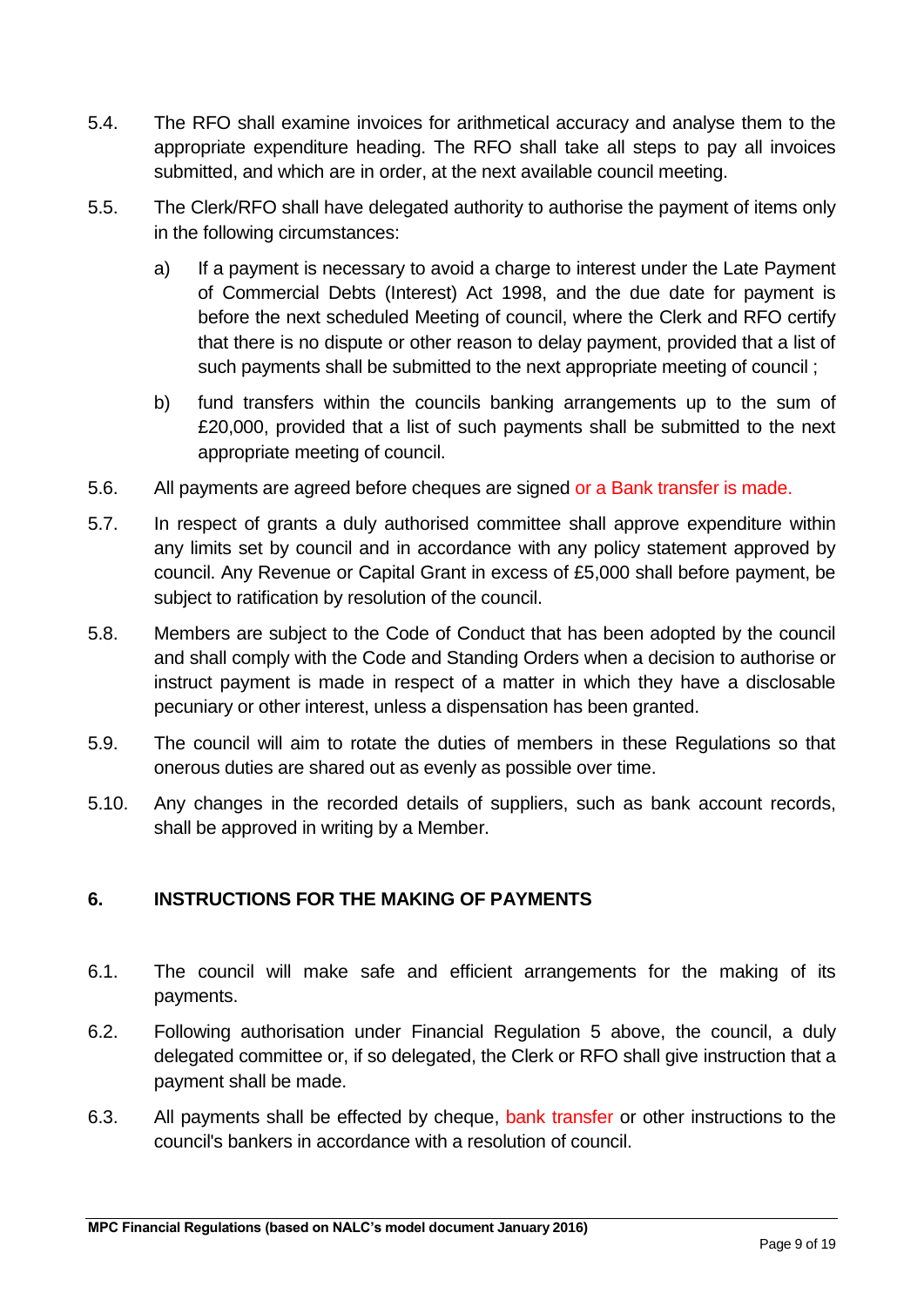- 6.4. Cheques or orders for payment drawn on the bank account in accordance with the schedule as presented to council or committee shall be signed by two member[s] of council in accordance with a resolution instructing that payment. A member who is a bank signatory, having a connection by virtue of family or business relationships with the beneficiary of a payment, should not, under normal circumstances, be a signatory to the payment in question.
- 6.5. To indicate agreement of the details shown on the cheque or order for payment with the counterfoil and the invoice or similar documentation, the signatories shall each also initial the cheque counterfoil.
- 6.6. Cheques or orders for payment shall not normally be presented for signature other than at a council or committee meeting (including immediately before or after such a meeting). Any signatures obtained away from such meetings shall be reported to the council at the next convenient meeting.
- 6.7. If thought appropriate by the council, payment for utility supplies (energy, telephone and water) and any National Non-Domestic Rates may be made by variable direct debit provided that the instructions are signed by two members and any payments are reported to council as made. The approval of the use of a variable direct debit shall be renewed by resolution of the council at least every two years.
- 6.8. If thought appropriate by the council, payment for certain items (principally salaries) may be made by banker's standing order provided that the instructions are signed, or otherwise evidenced by two members are retained and any payments are reported to council as made. The approval of the use of a banker's standing order shall be renewed by resolution of the council at least every two years.
- 6.9. If thought appropriate by the council, payment for certain items may be made by BACS or CHAPS methods provided that the instructions for each payment are signed, or otherwise evidenced, by two authorised bank signatories, are retained and any payments are reported to council as made. The approval of the use of BACS or CHAPS shall be renewed by resolution of the council at least every two years.
- 6.10. If thought appropriate by the council payment for certain items may be made by internet banking transfer provided evidence is retained showing which members approved the payment.
- 6.11. Where a computer requires use of a personal identification number (PIN) or other password(s), for access to the council's records on that computer, a note shall be made of the PIN and Passwords and shall be handed to and retained by the Chairman of Council in a sealed dated envelope. This envelope may not be opened other than in the presence of two other councillors. After the envelope has been opened, in any circumstances, the PIN and / or passwords shall be changed as soon as practicable. The fact that the sealed envelope has been opened, in whatever circumstances, shall be reported to all members immediately and formally to the next available meeting of the council. This will not be required for a member's personal computer used only for remote authorisation of bank payments.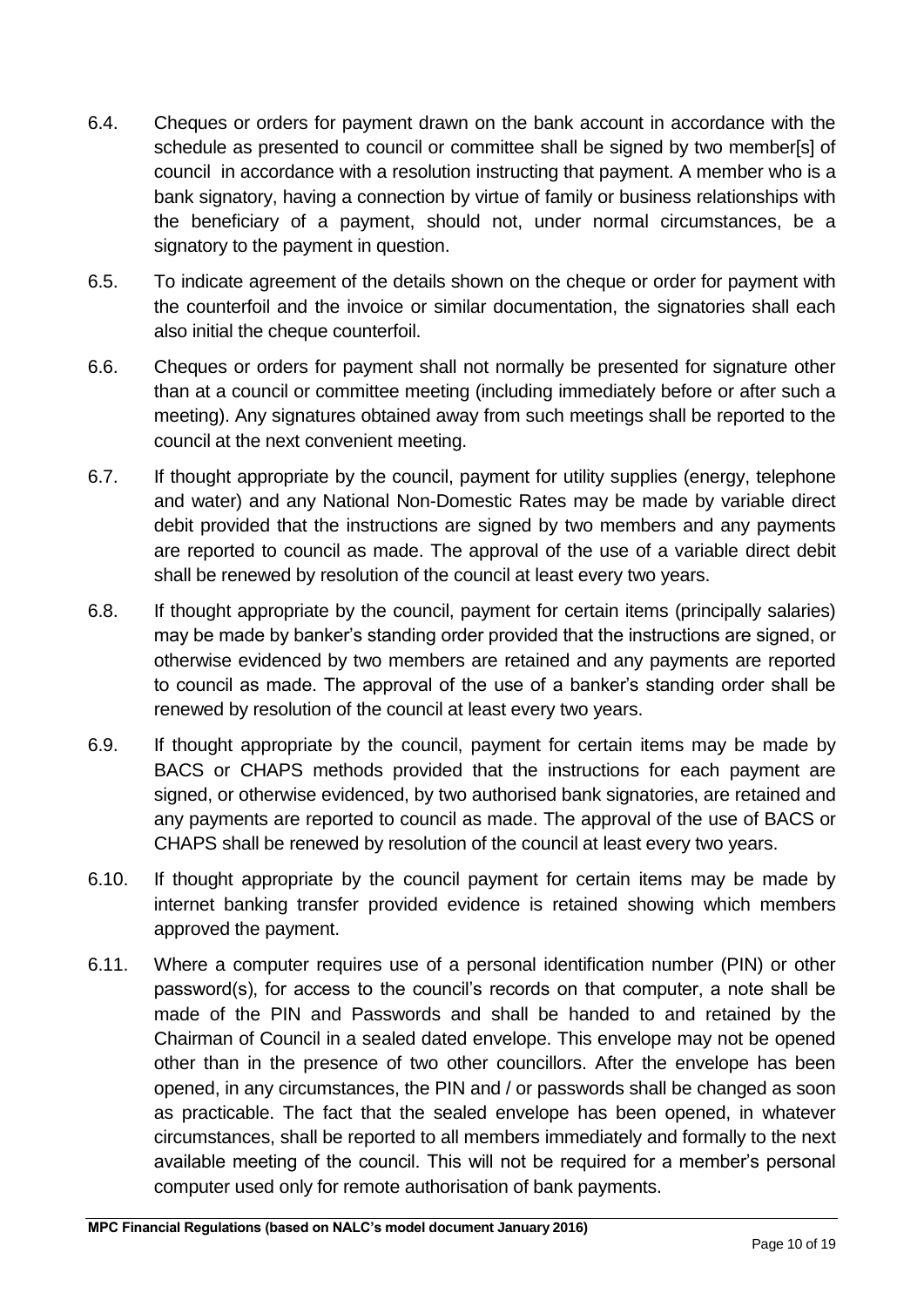- 6.12. No employee or councillor shall disclose any PIN or password, relevant to the working of the council or its bank accounts, to any person not authorised in writing by the council or a duly delegated committee.
- 6.13. Regular back-up copies of the records on any computer shall be made and shall be stored securely away from the computer in question, and preferably off site.
- 6.14. The council, and any members using computers for the council's financial business, shall ensure that anti-virus, anti-spyware and firewall software with automatic updates, together with a high level of security, is used.
- 6.15. Where internet banking arrangements are made with any bank, the Clerk [RFO] shall be appointed as the Service Administrator. The bank mandate approved by the council shall identify a number of councillors who will be authorised to approve transactions on those accounts. The bank mandate will state clearly the amounts of payments that can be instructed by the use of the Service Administrator alone, or by the Service Administrator with a stated number of approvals.
- 6.16. Access to any internet banking accounts will be directly to the access page (which may be saved under "favourites"), and not through a search engine or e-mail link. Remembered or saved passwords facilities must not be used on any computer used for council banking work. Breach of this Regulation will be treated as a very serious matter under these regulations.
- 6.17. Changes to account details for suppliers, which are used for internet banking may only be changed on written hard copy notification by the supplier and supported by hard copy authority for change signed by two signatories A programme of regular checks of standing data with suppliers will be followed.
- 6.18. Any Debit Card issued for use will be specifically restricted to the Clerk /RFO and will also be restricted to a single transaction maximum value of £500 unless authorised by council in writing before any order is placed.
- 6.19. A pre-paid debit card may be issued to employees with varying limits. These limits will be set by the council . Transactions and purchases made will be reported to the council and authority for topping-up shall be at the discretion of the council.
- 6.20. Any corporate credit card or trade card account opened by the council will be specifically restricted to use by the Clerk/RFO and shall be subject to automatic payment in full at each month-end. Personal credit or debit cards of members or staff shall not be used under any circumstances.

*OR* 

6.21. The Clerk/RFO may provide petty cash to officers for the purpose of defraying operational and other expenses. Vouchers for payments made shall be forwarded to the RFO with a claim for reimbursement.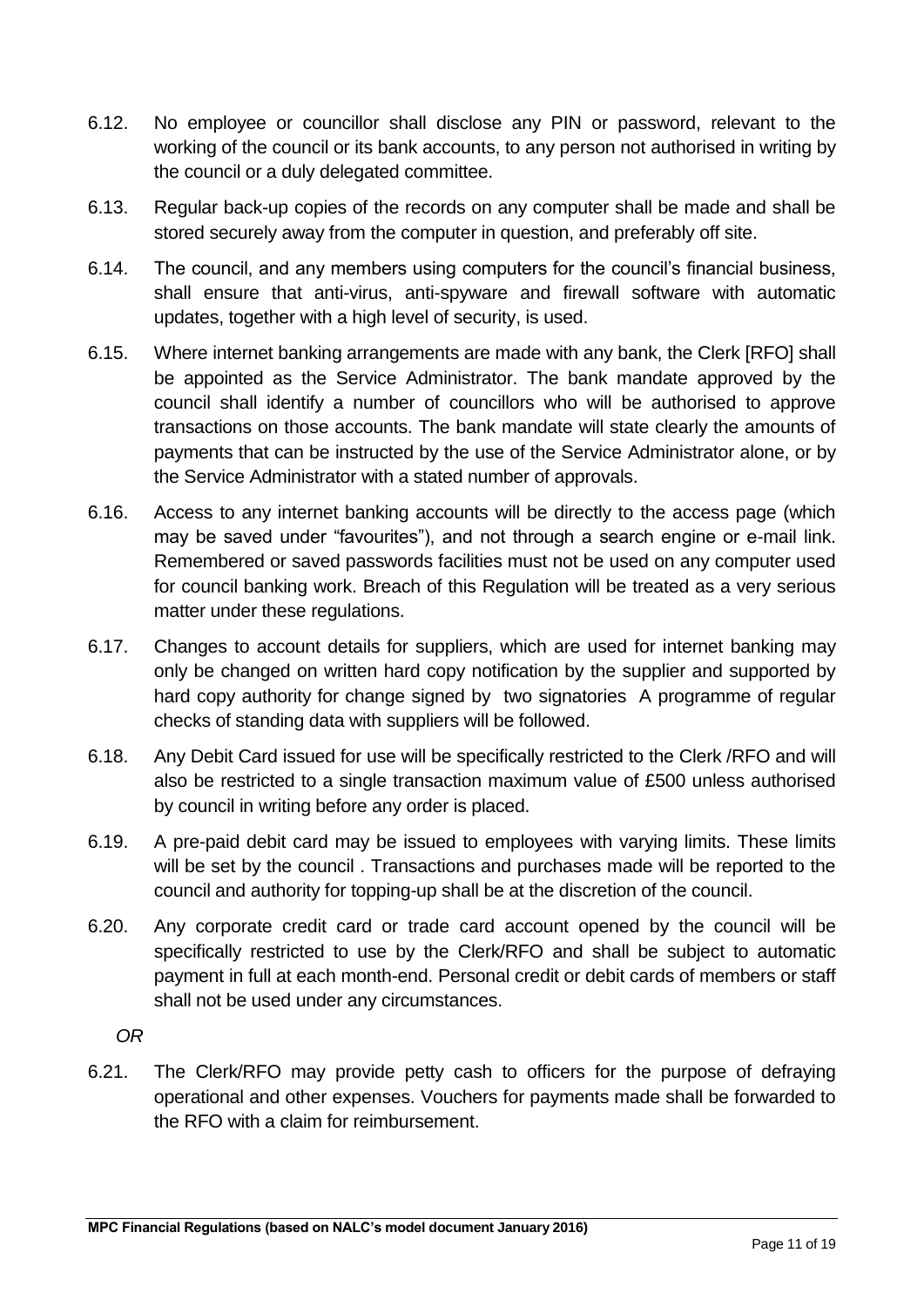- a) The Clerk/RFO shall maintain a petty cash float of £150 for the purpose of defraying operational and other expenses. Vouchers for payments made from petty cash shall be kept to substantiate the payment.
- b) Income received must not be paid into the petty cash float but must be separately banked, as provided elsewhere in these regulations.
- c) Payments to maintain the petty cash float shall be shown separately on the schedule of payments presented to council under 5.2 above.

# <span id="page-11-0"></span>**7. PAYMENT OF SALARIES**

- 7.1. As an employer, the council shall make arrangements to meet fully the statutory requirements placed on all employers by PAYE and National Insurance legislation. The payment of all salaries shall be made in accordance with payroll records and the rules of PAYE and National Insurance currently operating, and salary rates shall be as agreed by council, or duly delegated committee.
- 7.2. Payment of salaries and payment of deductions from salary such as may be required to be made for tax, national insurance and pension contributions, or similar statutory or discretionary deductions must be made in accordance with the payroll records and on the appropriate dates stipulated in employment contracts, provided that each payment is reported to the next available council meeting, as set out in these regulations above.
- 7.3. No changes shall be made to any employee's pay, emoluments, or terms and conditions of employment without the prior consent of the council.
- 7.4. Each and every payment to employees of net salary and to the appropriate creditor of the statutory and discretionary deductions shall be recorded in a separate confidential record (confidential cash book). This confidential record is not open to inspection or review (under the Freedom of Information Act 2000 or otherwise) other than:
	- a) by any councillor who can demonstrate a need to know;
	- b) by the internal auditor;
	- c) by the external auditor; or
	- d) by any person authorised under Audit Commission Act 1998, or any superseding legislation.
- 7.5. The total of such payments in each calendar month shall be reported with all other payments as made as may be required under these Financial Regulations, to ensure that only payments due for the period have actually been paid.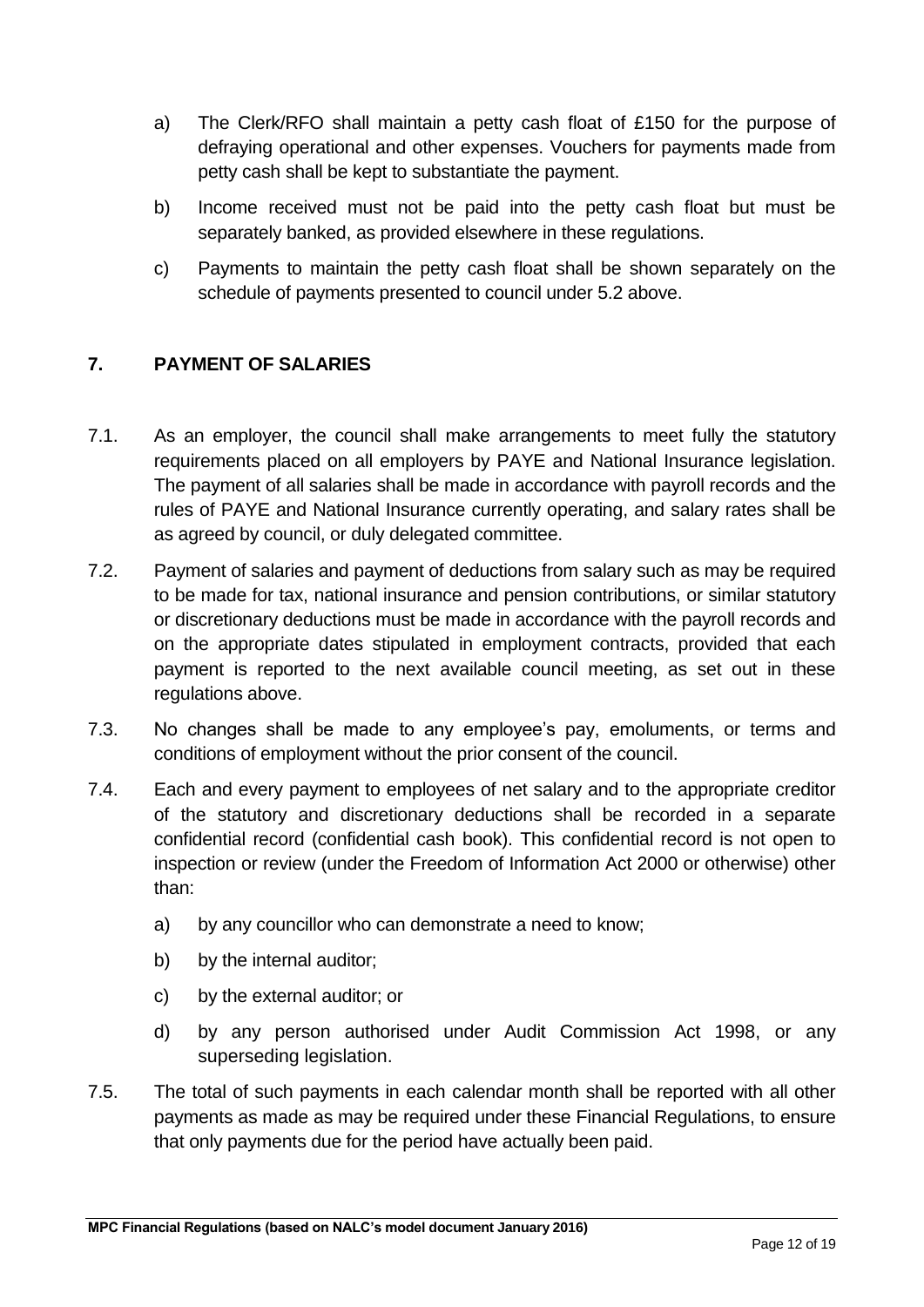- 7.6. An effective system of personal performance management should be maintained for the senior officers.
- 7.7. Any termination payments shall be supported by a clear business case and reported to the council. Termination payments shall only be authorised by council.
- 7.8. Before employing interim staff the council must consider a full business case.

#### <span id="page-12-0"></span>**8. LOANS AND INVESTMENTS**

- 8.1. All borrowings shall be effected in the name of the council, after obtaining any necessary borrowing approval. Any application for borrowing approval shall be approved by Council as to terms and purpose. The application for borrowing approval, and subsequent arrangements for the loan shall only be approved by full council.
- 8.2. Any financial arrangement which does not require formal borrowing approval from the Secretary of State/Welsh Assembly Government (such as Hire Purchase or Leasing of tangible assets) shall be subject to approval by the full council. In each case a report in writing shall be provided to council in respect of value for money for the proposed transaction.
- 8.3. All loans and investments shall be negotiated in the name of the council and shall be for a set period in accordance with council policy.
- 8.4. The council shall consider the need for an Investment Strategy and Policy which, if drawn up, shall be in accordance with relevant regulations, proper practices and guidance. Any Strategy and Policy shall be reviewed by the council at least annually.
- 8.5. All investments of money under the control of the council shall be in the name of the council.
- 8.6. All investment certificates and other documents relating thereto shall be retained in the custody of the RFO.
- 8.7. Payments in respect of short term or long term investments, including transfers between bank accounts held in the same bank, or branch, shall be made in accordance with Regulation 5 (Authorisation of payments) and Regulation 6 (Instructions for payments).

#### <span id="page-12-1"></span>**9. INCOME**

9.1. The collection of all sums due to the council shall be the responsibility of and under the supervision of the RFO.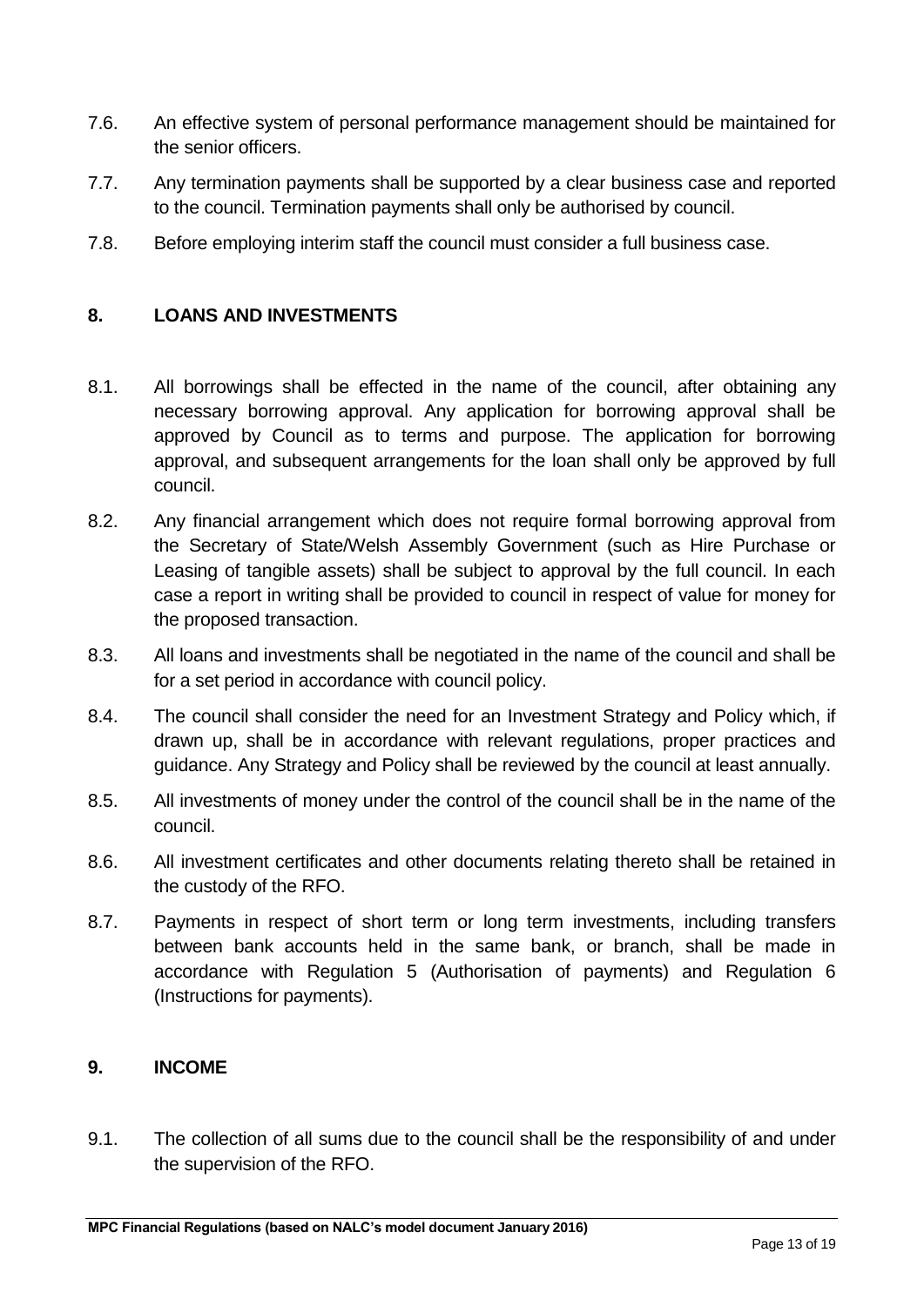- 9.2. Particulars of all charges to be made for work done, services rendered or goods supplied shall be agreed annually by the council, notified to the RFO and the RFO shall be responsible for the collection of all accounts due to the council.
- 9.3. The council will review all fees and charges at least annually, following a report of the Clerk.
- 9.4. Any sums found to be irrecoverable and any bad debts shall be reported to the council and shall be written off in the year.
- 9.5. All sums received on behalf of the council shall be banked intact as directed by the RFO. In all cases, all receipts shall be deposited with the council's bankers with such frequency as the RFO considers necessary.
- 9.6. The origin of each receipt shall be entered on the paying-in slip.
- 9.7. Personal cheques shall not be cashed out of money held on behalf of the council.
- 9.8. The RFO shall promptly complete any VAT Return that is required. Any repayment claim due in accordance with VAT Act 1994 section 33 shall be made at least annually coinciding with the financial year end.
- 9.9. Where any significant sums of cash are regularly received by the council, the RFO shall take such steps as are agreed by the council to ensure that more than one person is present when the cash is counted in the first instance, that there is a reconciliation to some form of control such as ticket issues, and that appropriate care is taken in the security and safety of individuals banking such cash.

#### <span id="page-13-0"></span>**10. ORDERS FOR WORK, GOODS AND SERVICES**

- 10.1. An official order or letter shall be issued for all work, goods and services unless a formal contract is to be prepared or an official order would be inappropriate. Copies of orders shall be retained.
- 10.2. Order books shall be controlled by the RFO.
- 10.3. All members and officers are responsible for obtaining value for money at all times. An officer issuing an official order shall ensure as far as reasonable and practicable that the best available terms are obtained in respect of each transaction, usually by obtaining three or more quotations or estimates from appropriate suppliers, subject to any *de minimis* provisions in Regulation 11.1 below.
- 10.4. A member may not issue an official order or make any contract on behalf of the council.
- 10.5. The RFO shall verify the lawful nature of any proposed purchase before the issue of any order, and in the case of new or infrequent purchases or payments, the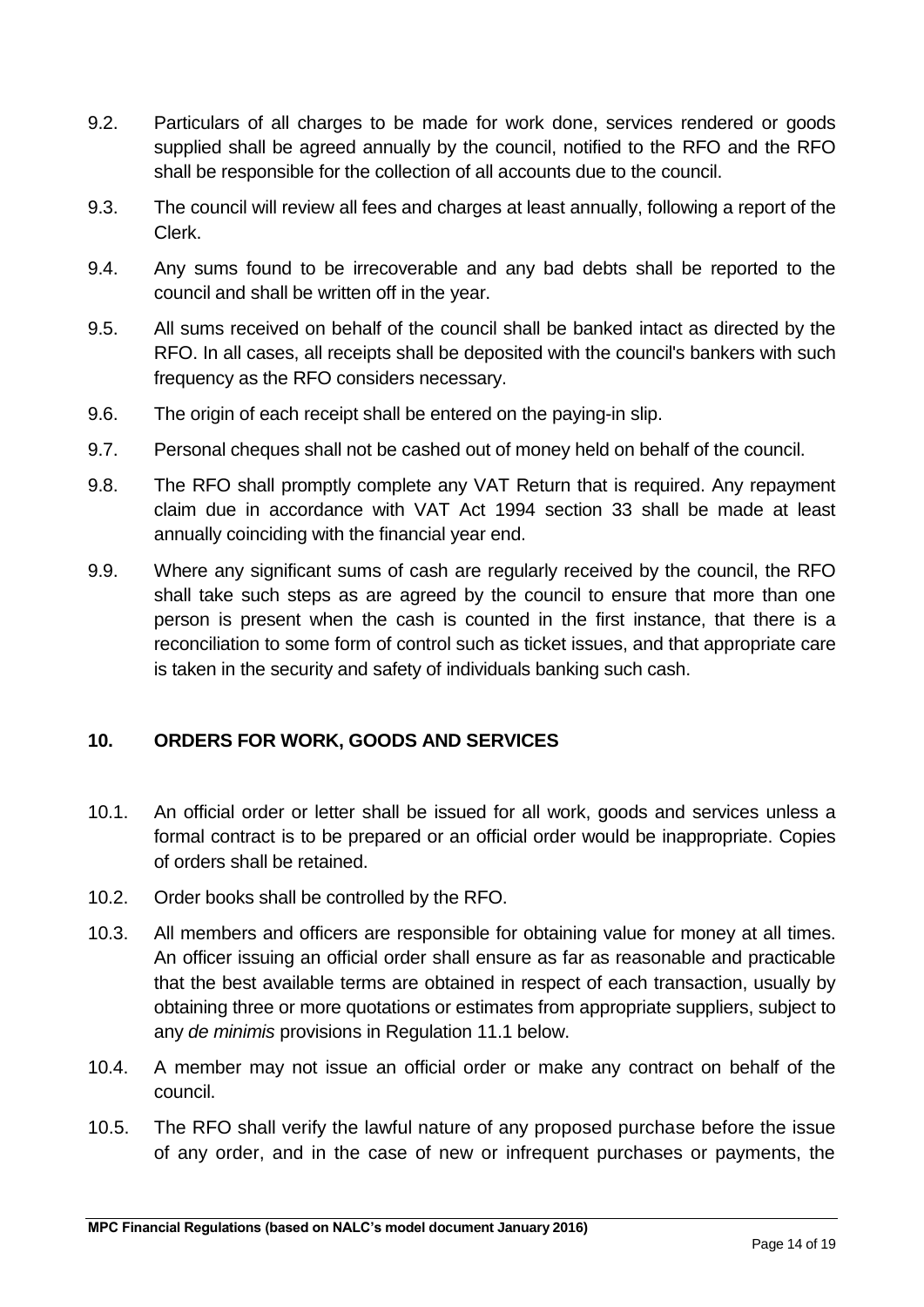RFO shall ensure that the statutory authority shall be reported to the meeting at which the order is approved so that the minutes can record the power being used.

# <span id="page-14-0"></span>**11. CONTRACTS**

- 11.1. Procedures as to contracts are laid down as follows:
	- a) Every contract shall comply with these financial regulations, and no exceptions shall be made otherwise than in an emergency provided that this regulation need not apply to contracts which relate to items (i) to (vi) below:
		- i. for the supply of gas, electricity, water, sewerage and telephone services;
		- ii. for specialist services such as are provided by solicitors, accountants, surveyors and planning consultants;
		- iii. for work to be executed or goods or materials to be supplied which consist of repairs to or parts for existing machinery or equipment or plant;
		- iv. for work to be executed or goods or materials to be supplied which constitute an extension of an existing contract by the council;
		- v. for additional audit work of the external auditor up to an estimated value of £500 (in excess of this sum the Clerk and RFO shall act after consultation with the Chairman and Vice Chairman of council); and
		- vi. for goods or materials proposed to be purchased which are proprietary articles and / or are only sold at a fixed price.
	- b) Where the council intends to procure or award a public supply contract, public service contract or public works contract as defined by The Public Contracts Regulations 2015 ("the Regulations") which is valued at £25,000 or more, the council shall comply with the relevant requirements of the Regulations<sup>2</sup>.
	- c) The full requirements of The Regulations, as applicable, shall be followed in respect of the tendering and award of a public supply contract, public service contract or public works contract which exceed thresholds in The Regulations set by the Public Contracts Directive 2014/24/EU (which may change from time to time) $3$ .
	- d) When applications are made to waive financial regulations relating to contracts to enable a price to be negotiated without competition the reason shall be embodied in a recommendation to the council.

<sup>1</sup>  $2$  The Regulations require councils to use the Contracts Finder website to advertise contract opportunities,

set out the procedures to be followed in awarding new contracts and to publicise the award of new contracts 3 Thresholds currently applicable are:

a. For public supply and public service contracts 209,000 Euros (£164,176)

b. For public works contracts 5,225,000 Euros (£4,104,394)

**MPC Financial Regulations (based on NALC's model document January 2016)**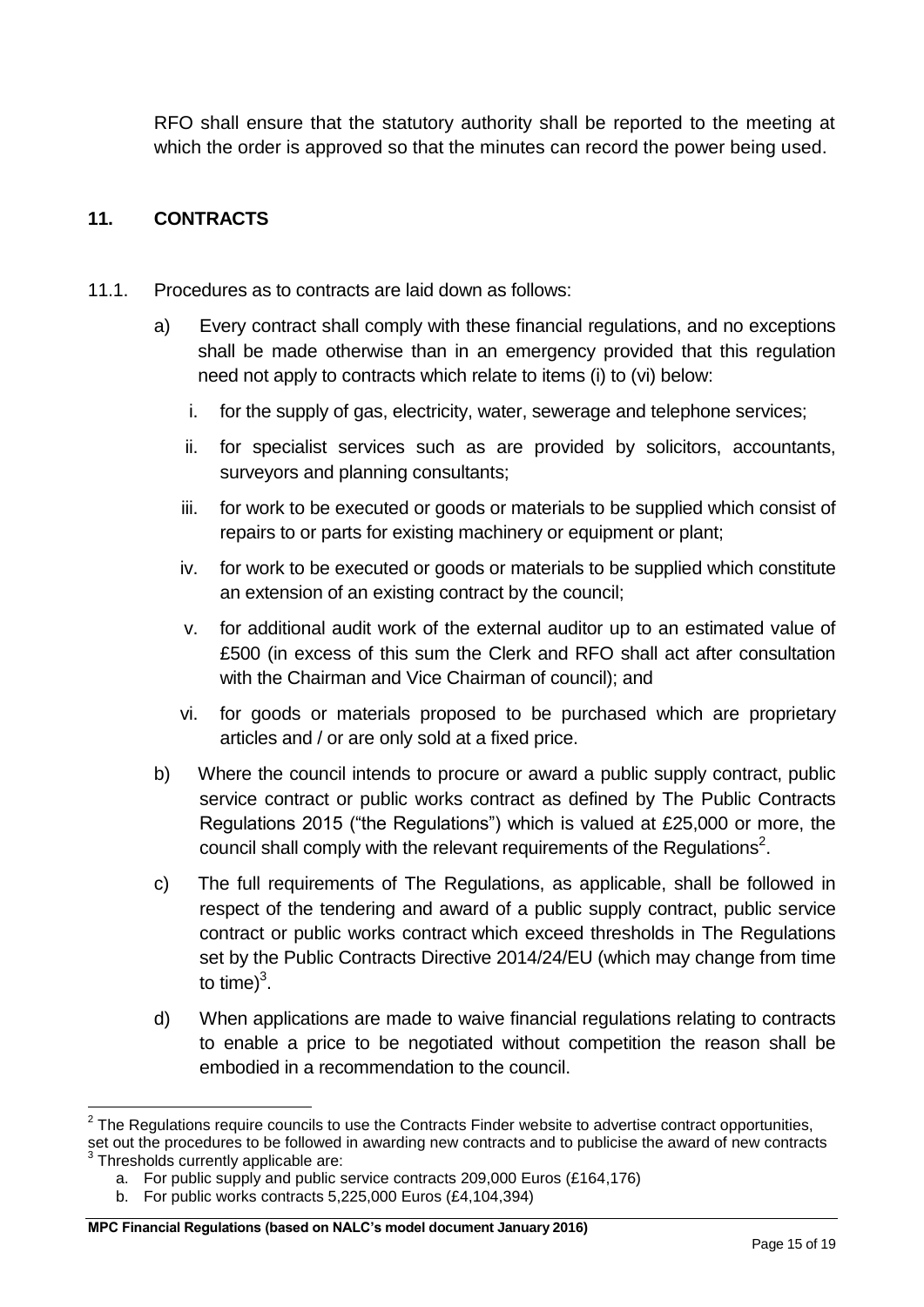- e) Such invitation to tender shall state the general nature of the intended contract and the Clerk shall obtain the necessary technical assistance to prepare a specification in appropriate cases. The invitation shall in addition state that tenders must be addressed to the Clerk in the ordinary course of post. Each tendering firm shall be supplied with a specifically marked envelope in which the tender is to be sealed and remain sealed until the prescribed date for opening tenders for that contract.
- f) All sealed tenders shall be opened at the same time on the prescribed date by the Clerk in the presence of at least one member of council.
- g) Any invitation to tender issued under this regulation shall be subject to Standing Orders 18d<sup>4</sup>, and shall refer to the terms of the Bribery Act 2010.
- h) When it is to enter into a contract of less than £25,000 in value for the supply of goods or materials or for the execution of works or specialist services other than such goods, materials, works or specialist services as are excepted as set out in paragraph (a) the Clerk or RFO shall obtain 3 quotations (priced descriptions of the proposed supply); where the value is below [£3,000] and above [£100] the Clerk or RFO shall strive to obtain 3 estimates. Otherwise, Regulation 10.3 above shall apply.
	- i) The council shall not be obliged to accept the lowest or any tender, quote or estimate.
	- j) Should it occur that the council, or duly delegated committee, does not accept any tender, quote or estimate, the work is not allocated and the council requires further pricing, provided that the specification does not change, no person shall be permitted to submit a later tender, estimate or quote who was present when the original decision making process was being undertaken.

# <span id="page-15-0"></span>**12. ASSETS, PROPERTIES AND ESTATES**

12.1. The Clerk shall make appropriate arrangements for the custody of all title deeds and Land Registry Certificates of properties held by the council. The RFO shall ensure a record is maintained of all properties held by the council, recording the location, extent, plan, reference, purchase details, nature of the interest, tenancies granted, rents payable and purpose for which held in accordance with Accounts and Audit Regulations.

<sup>1</sup>  $^{4}$  Based on NALC's model standing order 18d in Local Councils Explained © 2013 National Association of Local Councils

**MPC Financial Regulations (based on NALC's model document January 2016)**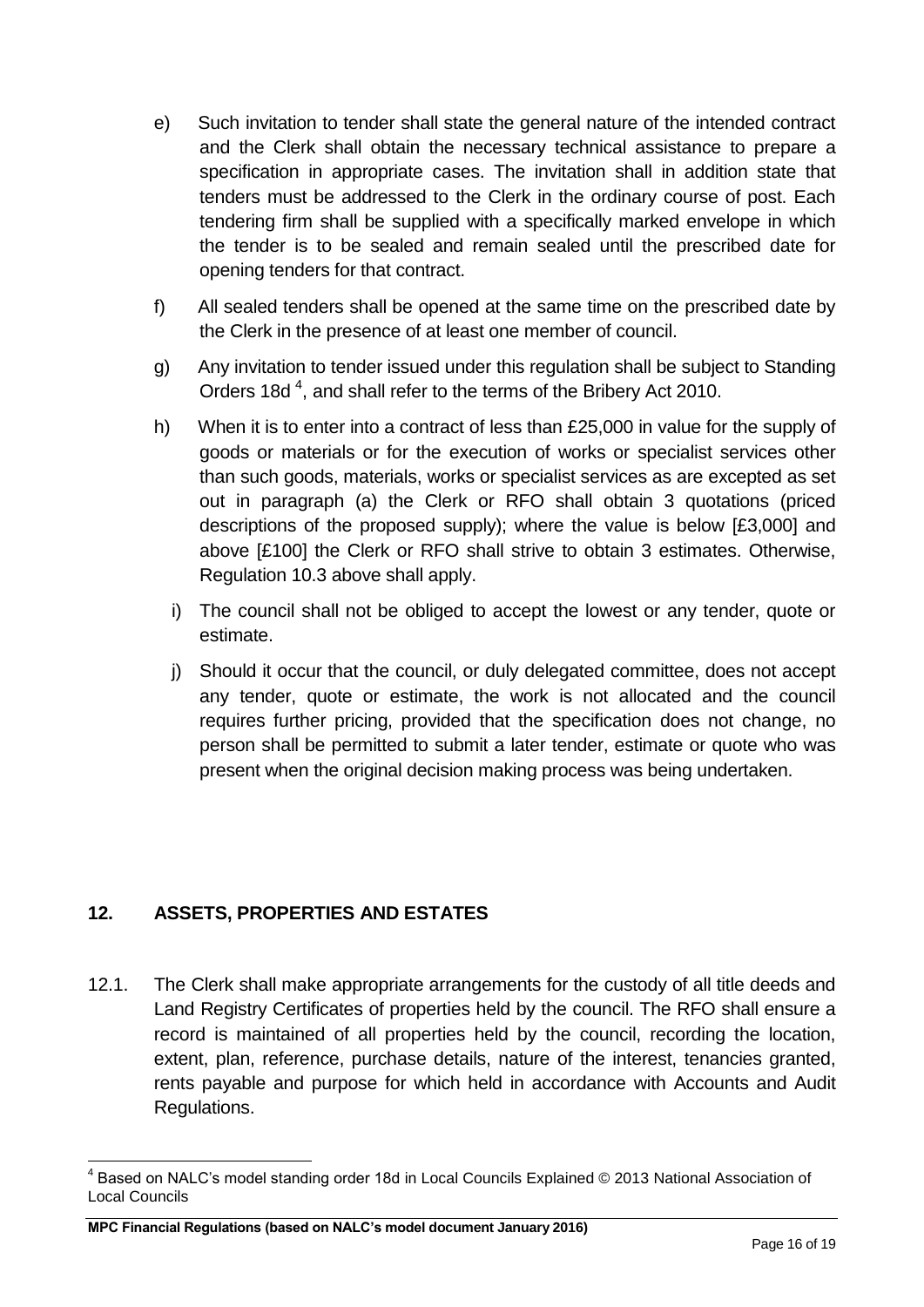- 12.2. No tangible moveable property shall be purchased or otherwise acquired, sold, leased or otherwise disposed of, without the authority of the council, together with any other consents required by law, save where the estimated value of any one item of tangible movable property does not exceed £250.
- 12.3. No real property (interests in land) shall be sold, leased or otherwise disposed of without the authority of the council, together with any other consents required by law. In each case a report in writing shall be provided to council in respect of valuation and surveyed condition of the property (including matters such as planning permissions and covenants) together with a proper business case (including an adequate level of consultation with the electorate).
- 12.4. No real property (interests in land) shall be purchased or acquired without the authority of the full council. In each case a report in writing shall be provided to council in respect of valuation and surveyed condition of the property (including matters such as planning permissions and covenants) together with a proper business case (including an adequate level of consultation with the electorate).
- 12.5. Subject only to the limit set in Regulation 12.2 above, no tangible moveable property shall be purchased or acquired without the authority of the full council. In each case a report in writing shall be provided to council with a full business case.
- 12.6. The RFO shall ensure that an appropriate and accurate Register of Assets and Investments is kept up to date. The continued existence of tangible assets shown in the Register shall be verified at least annually, possibly in conjunction with a health and safety inspection of assets.

# <span id="page-16-0"></span>**13. INSURANCE**

- 13.1. Following the annual risk assessment (per Regulation 14), the Clerk/RFO shall effect all insurances and negotiate all claims on the council's insurers.
- 13.2. The RFO shall keep a record of all insurances effected by the council and the property and risks covered thereby and annually review it.
- 13.3. The RFO shall be notified of any loss liability or damage or of any event likely to lead to a claim, and shall report these to council at the next available meeting.
- 13.4. All appropriate members and employees of the council shall be included in a suitable form of security or fidelity guarantee insurance which shall cover the maximum risk exposure as determined [annually] by the council, or duly delegated committee.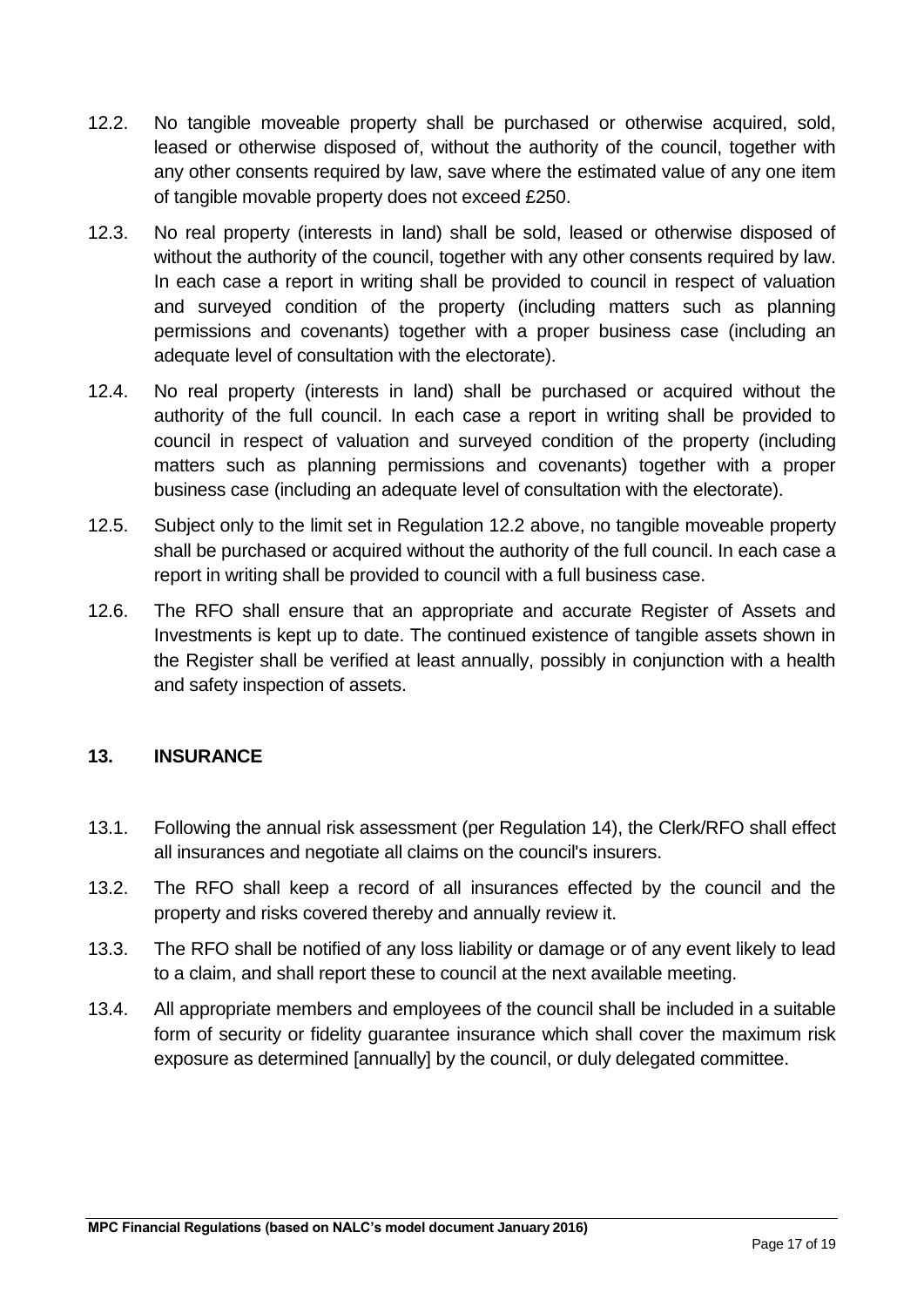#### <span id="page-17-0"></span>**14. RISK MANAGEMENT**

- 14.1. The council is responsible for putting in place arrangements for the management of risk. The Clerk/RFO shall prepare, for approval by the council, risk management policy statements in respect of all activities of the council. Risk policy statements and consequential risk management arrangements shall be reviewed by the council at least annually.
- 14.2. When considering any new activity, the Clerk/RFO shall prepare a draft risk assessment including risk management proposals for consideration and adoption by the council.

#### <span id="page-17-1"></span>**15. SUSPENSION AND REVISION OF FINANCIAL REGULATIONS**

- 15.1. It shall be the duty of the council to review the Financial Regulations of the council from time to time. The Clerk shall make arrangements to monitor changes in legislation or proper practices and shall advise the council of any requirement for a consequential amendment to these Financial Regulations.
- 15.2. The council may, by resolution of the council duly notified prior to the relevant meeting of council, suspend any part of these Financial Regulations provided that reasons for the suspension are recorded and that an assessment of the risks arising has been drawn up and presented in advance to all members of council.

\* \* \*